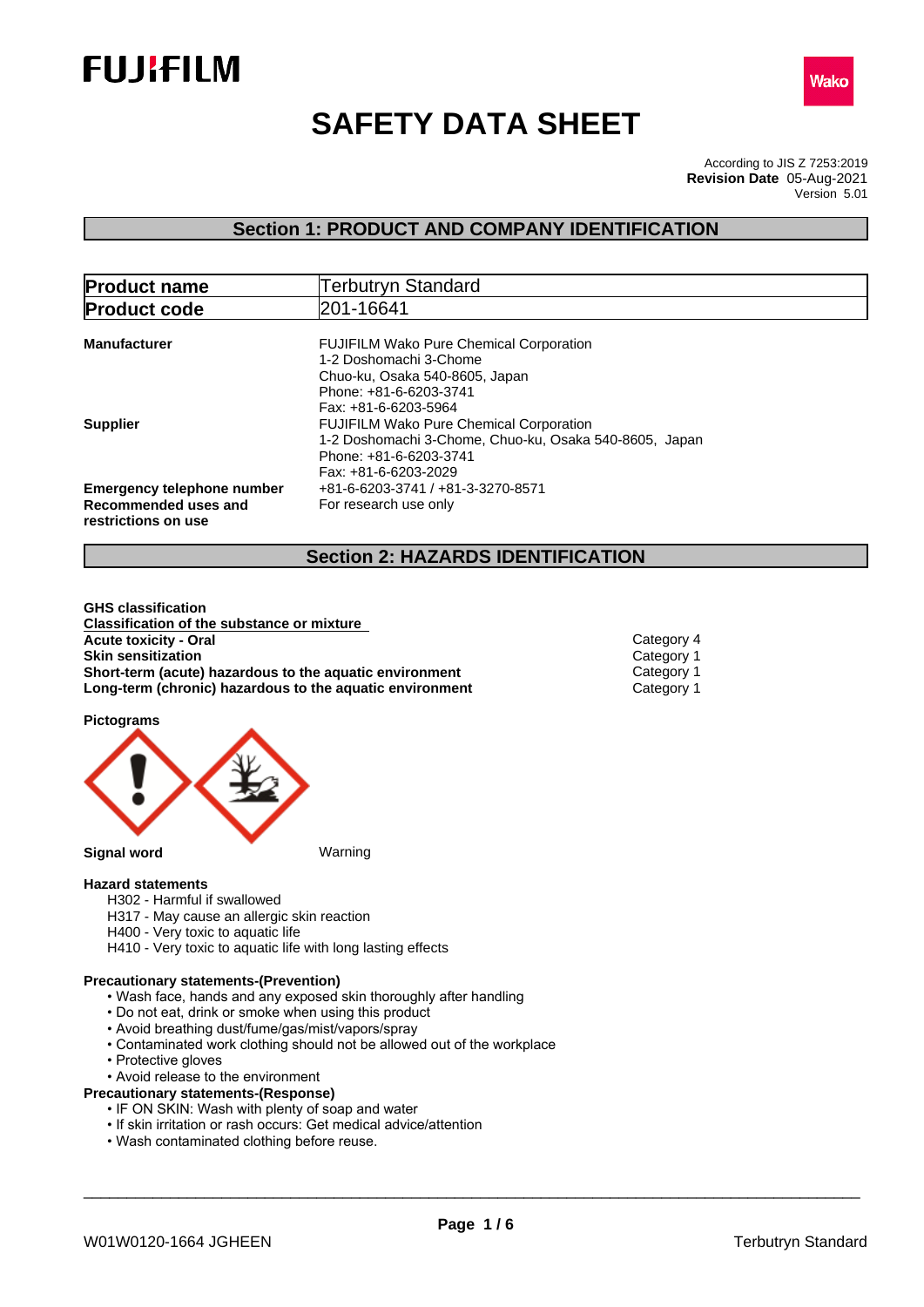• IF SWALLOWED: Call a POISON CENTER or doctor/physician if you feel unwell

- Rinse mouth.
- Collect spillage

#### **Precautionary statements-(Storage)**

#### • Not applicable

**Precautionary statements-(Disposal)**

• Dispose of contents/container to an approved waste disposal plant

#### **Others**

**Other hazards** Not available

## **Section 3: COMPOSITION/INFORMATION ON INGREDIENTS**

**Single Substance or Mixture** Substance

#### **Formula** C10H19N5S

| Chemical<br>Name | Weight-% | Molecular weight               | <b>ENCS</b> | <b>ISHL</b><br>. .<br><b>No</b> | <b>RN</b><br>$\ddot{\phantom{1}}$ |
|------------------|----------|--------------------------------|-------------|---------------------------------|-----------------------------------|
| erbutrvn         | 98.0     | 24 <sup>4</sup><br>$\sim$<br>. | NI/A        | N/f                             | $-\sim$<br>886-<br>∵∙∪ں.          |

**Impurities and/or Additives:** Not applicable

# **Section 4: FIRST AID MEASURES**

#### **Inhalation**

Remove to fresh air. If symptoms persist, call a physician.

**Skin contact**

Wash off immediately with soap and plenty of water. If symptoms persist, call a physician.

#### **Eye contact**

IF IN EYES: Rinse cautiously with water for several minutes. Remove contact lenses, if present and easy to do. Continue rinsing. Immediate medical attention is required.

#### **Ingestion**

Rinse mouth. Never give anything by mouth to an unconscious person. Call a physician or poison control center immediately. Do not induce vomiting without medical advice.

#### **Protection of first-aiders**

Use personal protective equipment as required.

# **Section 5: FIRE FIGHTING MEASURES**

#### **Suitable extinguishing media**

Water spray (fog), Carbon dioxide (CO2), Foam, Extinguishing powder, Sand

**Unsuitable extinguishing media**

No information available

#### **Specific hazards arising from the chemical product**

Thermal decomposition can lead to release of irritating and toxic gases and vapors.

**Special extinguishing method**

#### No information available

#### **Special protective actions for**

#### **fire-fighters**

Use personal protective equipment as required.Firefighters should wear self-contained breathing apparatus and full firefighting turnout gear.

# **Section 6: ACCIDENTAL RELEASE MEASURES**

#### **Personal precautions, protective equipment and emergency procedures**

For indoor, provide adequate ventilation process until the end of working. Deny unnecessary entry other than the people involved by, for example, using a rope. While working, wear appropriate protective equipments to avoid adhering it on skin, or inhaling the gas. Work from windward, and retract the people downwind.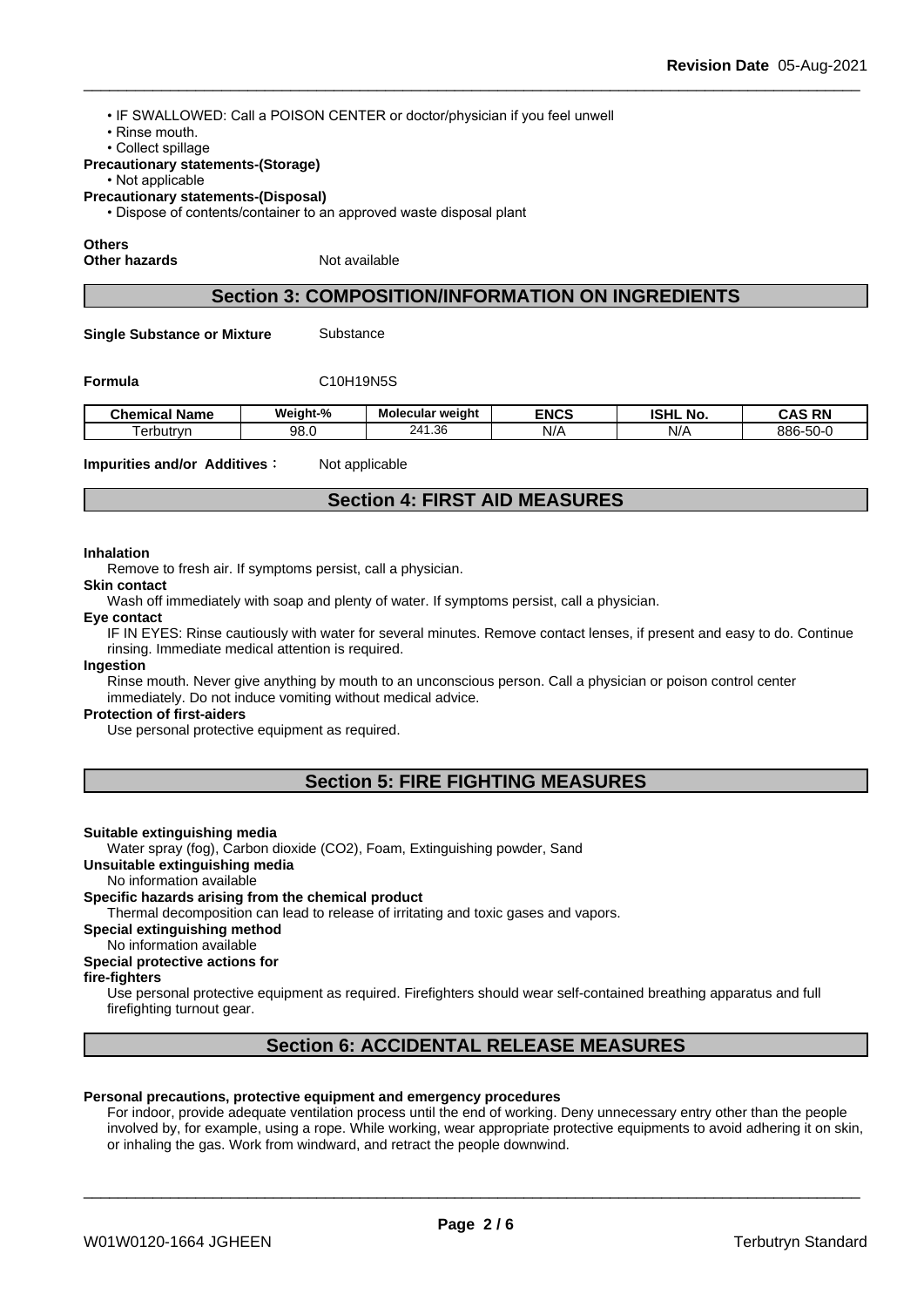#### **Environmental precautions**

To be careful not discharged to the environment without being properly handled waste water contaminated. **Methods and materials for contaminent and methods and materials for cleaning up**

Sweep up and gather scattered particles, and collect it in an empty airtight container.

#### **Recoverly, neutralization**

No information available

#### **Secondary disaster prevention measures**

Clean contaminated objects and areas thoroughly observing environmental regulations.

# **Section 7: HANDLING AND STORAGE**

#### **Handling**

#### **Technical measures**

Avoid contact with strong oxidizing agents. Use with local exhaust ventilation.

#### **Precautions**

Do not rough handling containers, such as upsetting, falling, giving a shock, and dragging. Prevent leakage, overflow, and scattering. Not to generate steam and dust in vain. Seal the container after use. After handling, wash hands and face, and then gargle. In places other than those specified, should not be smoking or eating and drinking. Should not be brought contaminated protective equipment and gloves to rest stops. Deny unnecessary entry of non-emergency personnel to the handling area.

#### **Safety handling precautions**

Avoid contact with skin, eyes or clothing. Use personal protective equipment as required.

### **Storage**

| Safe storage conditions                              |                                                                                             |
|------------------------------------------------------|---------------------------------------------------------------------------------------------|
| <b>Storage conditions</b><br>Safe packaging material | Keep container protect from light tightly closed. Store in a cool (2-10 °C) place.<br>Glass |
| Incompatible substances                              | Strong oxidizing agents                                                                     |

# **Section 8: EXPOSURE CONTROLS/PERSONAL PROTECTION**

#### **Engineering controls**

In case of indoor workplace, seal the source or use a local exhaust system. Provide the safety shower facility, and handand eye-wash facility. And display their position clearly.

**Exposure limits** This product, as supplied, does not contain any hazardous materials with occupational exposure limits established by the region specific regulatory bodies.

| Personal protective equipment  |                                                                        |
|--------------------------------|------------------------------------------------------------------------|
| <b>Respiratory protection</b>  | Dust mask                                                              |
| <b>Hand protection</b>         | Protection gloves                                                      |
| Eye protection                 | protective eyeglasses or chemical safety goggles                       |
| Skin and body protection       | Long-sleeved work clothes                                              |
| General hygiene considerations |                                                                        |
|                                | Handle in accordance with good industrial hygiene and safety practice. |

**Section 9: PHYSICAL AND CHEMICAL PROPERTIES**

# **Form**

**Color** white **Color** white **Color** white **Color** white **Color** white **Color Color Color Color Color Color Color Color Color Color Color Color Color Color Color Color Color Color Color Appearance** crystalline powder - powder **Odor** No data available **Melting point/freezing point** 104.6 °C **Boiling point, initial boiling point and boiling range** No data available **Flammability** No data available **Evaporation rate:** No data available **Flammability (solid, gas):** No data available **Upper/lower flammability or explosive limits Upper**: No data available **Lower:** No data available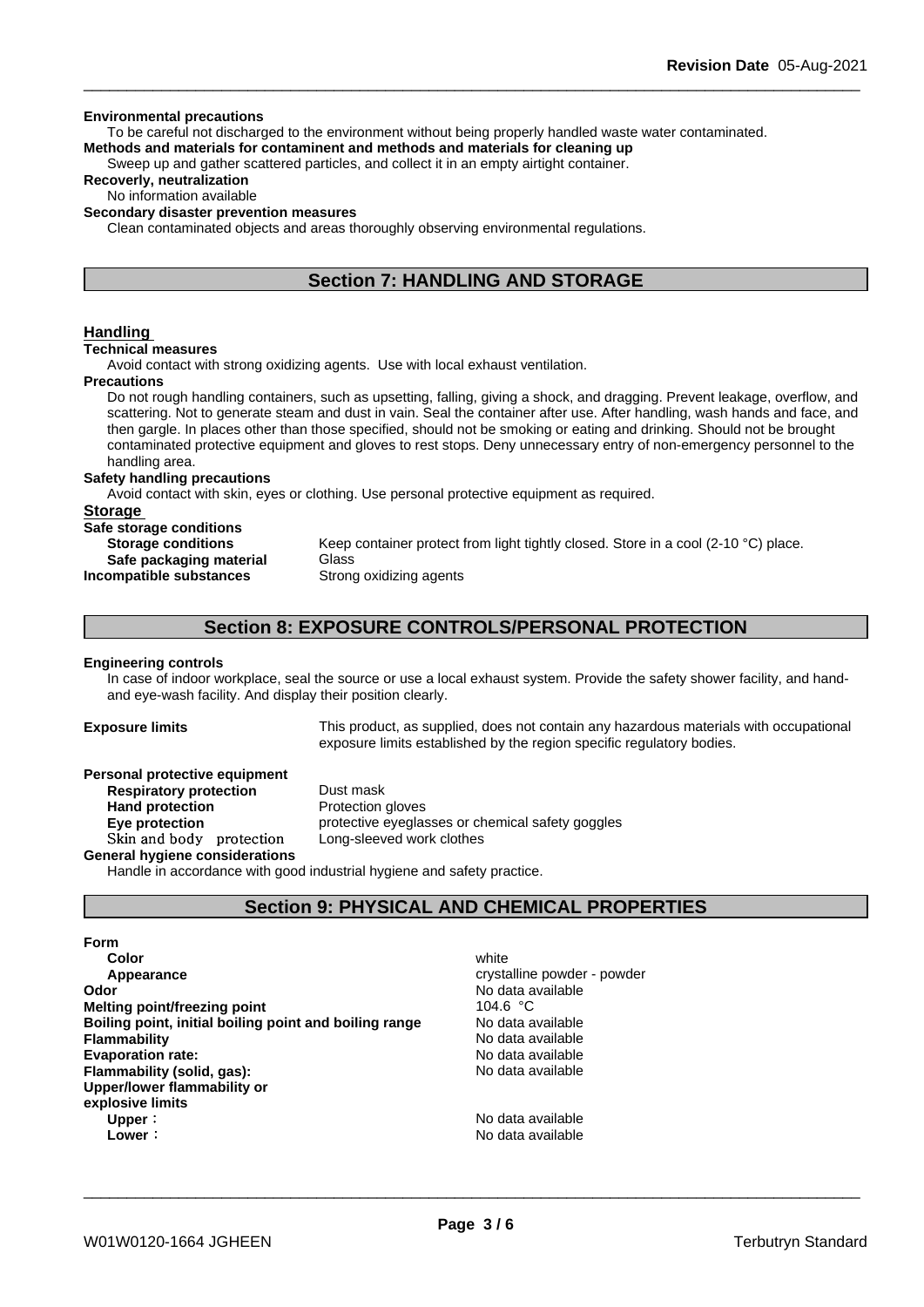**Flash point**<br> **Auto-ignition temperature:**<br> **Auto-ignition temperature:**<br> **Auto-ignition temperature: Auto-ignition temperature:**<br> **Decomposition temperature:** No data available **Decomposition temperature: pH** No data available<br>Viscosity (coefficient of viscosity) No data available **Viscosity (coefficient of viscosity)** No data available<br> **Dynamic viscosity Dynamic viscosity Dynamic viscosity**<br>Solubilities

**n-Octanol/water partition coefficient:(log Pow) No data available Vapour pressure** No data available **Specific Gravity / Relative density** No data available **Vapour density No data available No data available No data available Particle characteristics** No data available

Ethanol, acetone : soluble . water : practically insoluble,or insoluble .

# **Section 10: STABILITY AND REACTIVITY**

#### **Stability**

**Reactivity** No data available **Chemical stability** May be altered by light. **Hazardous reactions** None under normal processing **Conditions to avoid** Extremes of temperature and direct sunlight **Incompatible materials** Strong oxidizing agents **Hazardous decomposition products** Carbon monooxide (CO), Carbon dioxide (CO2), Nitrogen oxides (NOx), Sulfur oxides (SOx)

# **Section 11: TOXICOLOGICAL INFORMATION**

**Acute toxicity**

| <b>Chemical Name</b> | Oral LD50        | <b>Dermal LD50</b>    | <b>Inhalation LC50</b>               |
|----------------------|------------------|-----------------------|--------------------------------------|
| Ferbutryn            | 2045 mg/kg (Rat) | Rabbit<br>10200 mg/kg | ์ Rat ) 4 h<br>$>8$ g/m <sup>3</sup> |
|                      |                  | Rat<br>∙ 2 g/kg       |                                      |

| No data available |
|-------------------|
| No data available |
| No data available |
| No data available |
| No data available |
| No data available |
| No data available |
| No data available |
| No data available |
|                   |

# **Section 12: ECOLOGICAL INFORMATION**

#### **Ecotoxicity**

| <b>Chemical Name</b> | Algae/aguatic plants                   | ™ish | $"$ ructocog<br>islacea |
|----------------------|----------------------------------------|------|-------------------------|
| l erbutryn           | EC50<br>Green arge                     | N/A  | N/A                     |
|                      | ma/L 96 h<br>4 -<br>2.J<br><u>. . </u> |      |                         |

**Other data** No data available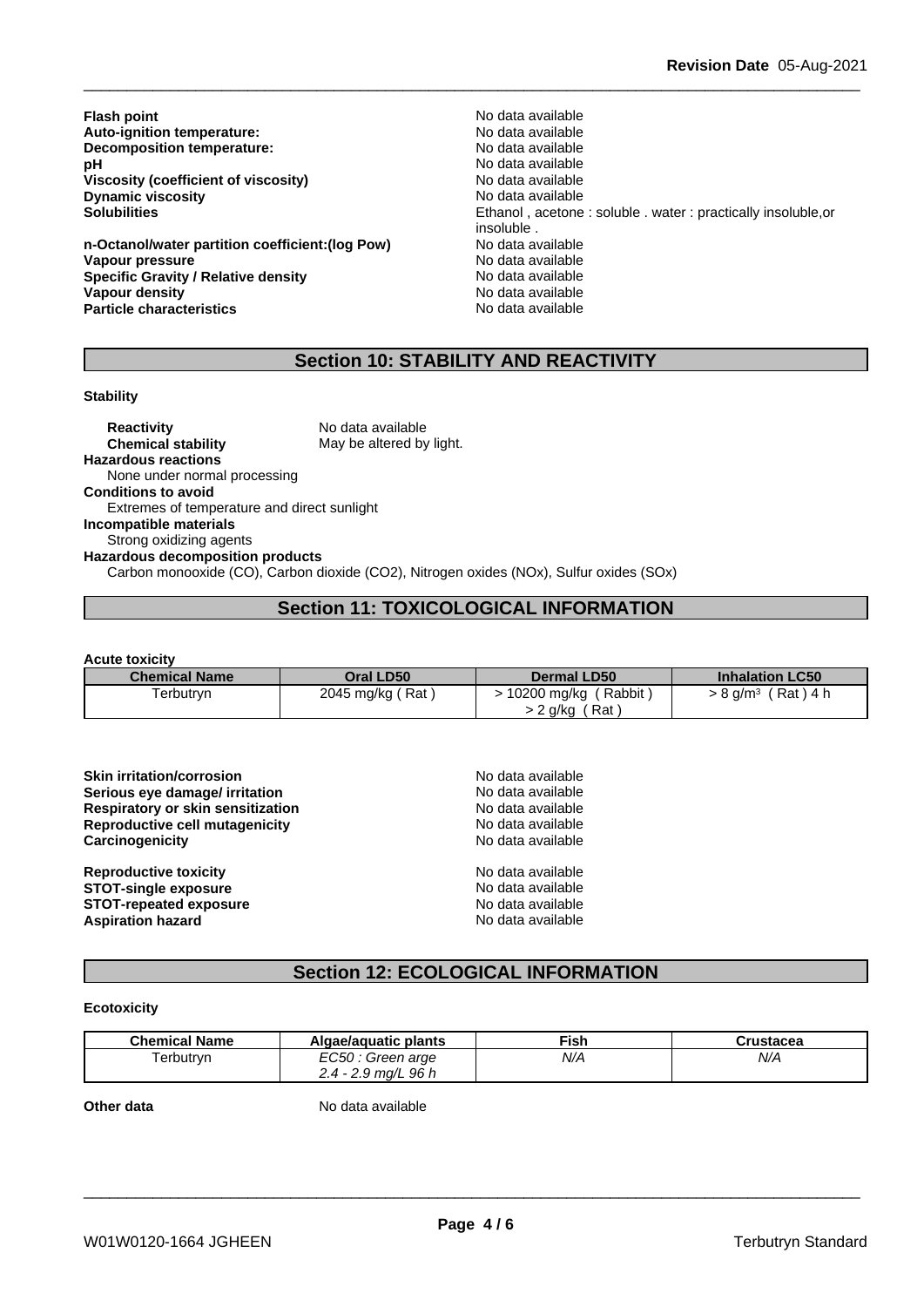# **Persistence and degradability** No information available<br>**Bioaccumulative potential** No information available **Bioaccumulative potential<br>Mobility in soil Hazard** to the ozone layer

No information available<br>No information available

# **Section 13: DISPOSAL CONSIDERATIONS**

### **Waste from residues**

Disposal should be in accordance with applicable regional, national and local laws and regulations. **Contaminated container and contaminated packaging**

Disposal should be in accordance with applicable regional, national and local laws and regulations.

# **Section 14: TRANSPORT INFORMATION**

| <b>ADR/RID</b>                   |                                                                |
|----------------------------------|----------------------------------------------------------------|
| <b>UN number</b>                 | UN3077                                                         |
| Proper shipping name:            | Environmentally hazardous substance, solid, n.o.s. (Terbutryn) |
| UN classfication                 | 9                                                              |
| <b>Subsidiary hazard class</b>   |                                                                |
| <b>Packing group</b>             | Ш                                                              |
| <b>Marine pollutant</b>          | Yes                                                            |
| IMDG                             |                                                                |
| <b>UN number</b>                 | <b>UN3077</b>                                                  |
| Proper shipping name:            | Environmentally hazardous substance, solid, n.o.s. (Terbutryn) |
| <b>UN classfication</b>          | 9                                                              |
| <b>Subsidiary hazard class</b>   |                                                                |
| Packing group                    | Ш                                                              |
| <b>Marine pollutant (Sea)</b>    | Yes                                                            |
| Transport in bulk according to   | No information available                                       |
| Annex II of MARPOL 73/78 and     |                                                                |
| the <b>IBC</b> Code              |                                                                |
| IATA                             |                                                                |
| <b>UN number</b>                 | <b>UN3077</b>                                                  |
| Proper shipping name:            | Environmentally hazardous substance, solid, n.o.s. (Terbutryn) |
| UN classfication                 | 9                                                              |
| <b>Subsidiary hazard class</b>   |                                                                |
| Packing group                    | Ш                                                              |
| <b>Environmentally Hazardous</b> | Yes                                                            |
| <b>Substance</b>                 |                                                                |

# **Section 15: REGULATORY INFORMATION**

| International Inventories                            |                                                                                                                                                        |
|------------------------------------------------------|--------------------------------------------------------------------------------------------------------------------------------------------------------|
| <b>EINECS/ELINCS</b>                                 | Listed                                                                                                                                                 |
| <b>TSCA</b>                                          |                                                                                                                                                        |
| Japanese regulations                                 |                                                                                                                                                        |
| <b>Fire Service Act</b>                              | Not applicable                                                                                                                                         |
| <b>Poisonous and Deleterious</b>                     | Not applicable                                                                                                                                         |
| <b>Substances Control Law</b>                        |                                                                                                                                                        |
| Industrial Safety and Health Act Not applicable      |                                                                                                                                                        |
| Regulations for the carriage                         | Noxious Substances (Ordinance Art.3, Ministry of Transportation Ordinance Regarding                                                                    |
| and storage of dangerous<br>goods in ship            | Transport by Ship and Storage, Attached Table 1)                                                                                                       |
| <b>Civil Aeronautics Law</b>                         | Misellaneous Dangerous Substances and Articles (Ordinance Art. 194, MITL Nortification<br>for Air Transportation of Explosives etc., Attached Table 1) |
| <b>Pollutant Release and Transfer Not applicable</b> |                                                                                                                                                        |
| <b>Register Law</b>                                  |                                                                                                                                                        |